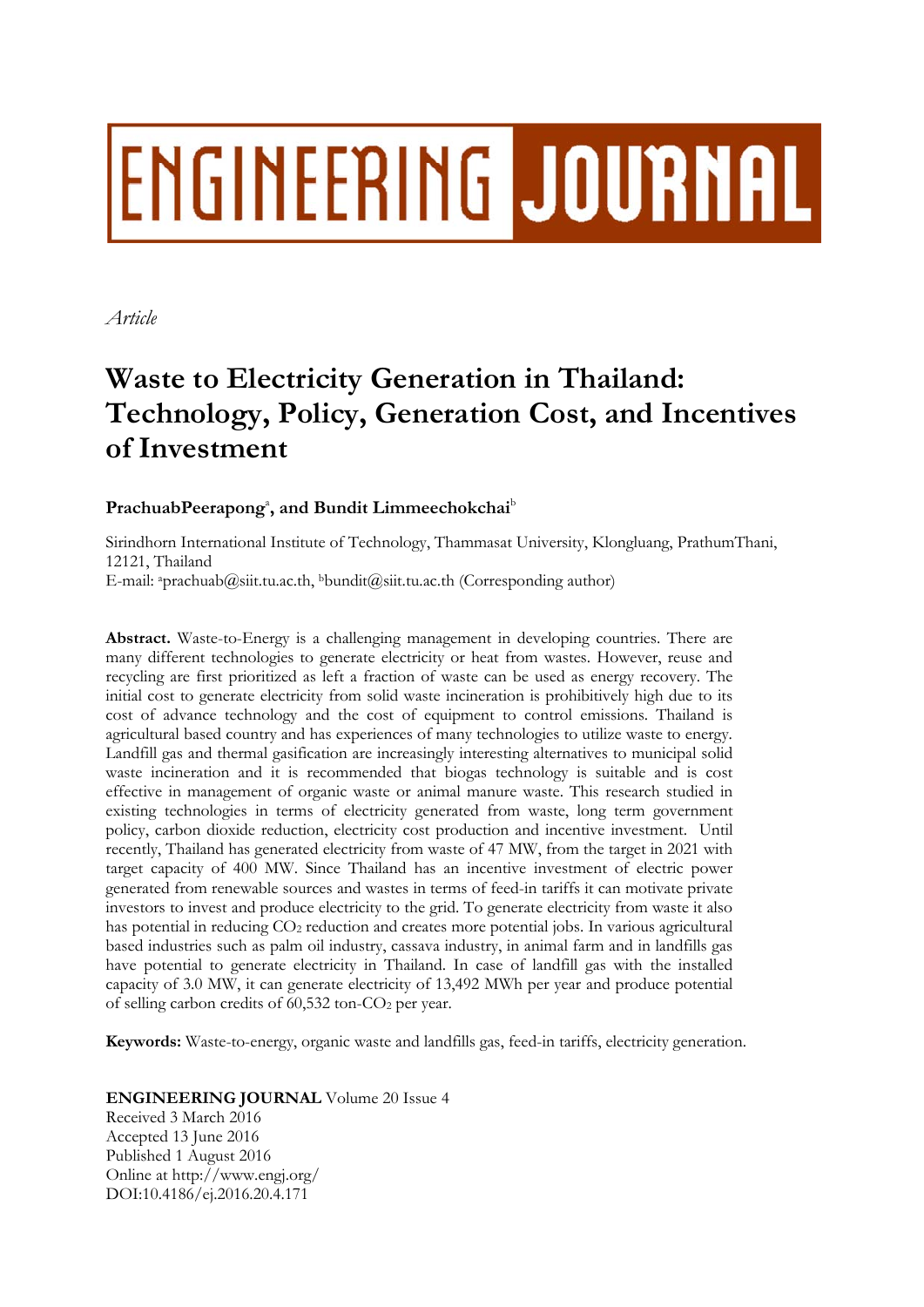#### **1. Introduction**

Electricity consumption in Thailand in 2013 was about 164,341 GWh in all sectors; in the residential sector:37,657 GWh, in small general service sector: 18,374 GWh, in business sector: 30,413 GWh, in industry sector: 72,536 GWh, in government usage and non-profit: 149 GWh, in agriculture sector: 354 GWh, other uses: 2479 GWh and free of charge: 2379 GWh. Total fuel consumption for electricity generation comes fromnatural gas: 412,701.72 million cubic feet, fuel oil: 316.82 million liters, lignite: 16.88 million tons, and diesel oil: 60.35 million liters. Electricity demand has beenincreasingannually, and forecasted that it will increase to 346,767 GWh in 2030 [1].The Ministry of Energy has come up with a policy to develop the renewable energy (RE) and released the Alternative Energy Development Plan (AEDP) for a ten-year period (2012-2021) [2]. In 2012, the objective of AEDP is to increase the portfolio of renewable energy to 25% of the final energy consumption in 2021. However the updated AEDP in 2015 called AEDP 2015-2036 is aiming to increase share of renewable energy penetration in electricity generation in Thailand to 30%, which is equivalent to 19,635 MW by 2036, the AEDP plan is expected to be integrated renewable energy in electricity generation increasing from 4,279 MW at the end of 2014 to 19,635 MW in 2036. Since Thailand is an agricultural-based country and high solar irradiation potential, the sources of renewable capacity are highly projected to solar power (6,000 MW), and followed with biomass (5,570 MW), hydro power (3,282 MW), wind power (3,002 MW), biogas (600 MW), municipal solid waste (501 MW), and electricity from energy crop (680 MW). The energy target for biogas and municipal solid waste is a challenging energy management of a sustainable development for Thai government. The new scheme of feed-in tariffs in 2015 for waste (landfill gas) is 5.60 Baht/kWh with the subsidiary of 10 years, and feed-in tariffs for biogas (from wastewater/waste products) is 3.76 Baht/kWh with the subsidiary for 20 years.

#### **2. Methodology**

The methodology is developed for analyzing the potential processes for converting waste, MSW and organic waste streams into the valuable energy products and electricity generation with any types of energy conversions with considering in electricity cost production and carbon dioxide reduction potential.The methodology of calculation of emissions and electricity in this study is based on Clean Development Mechanism (CDM) methodology in order to determine the amount of Certified Emission Reductions (CERs) generated by CDM projects in UNFCCC [3]. The levelised electricity product cost in projects is a key determination of renewable feasibility investment.The LCOE is commonly used to compare the cost of energy generated by a renewable resource with that of a standard fossil-fueled generatingunit[4].The levelised cost is the real cost of supplying electricity that if recovered from consumers over the lifetime of the plant would meet all costs associated with construction, operation and decommissioning of a generating plant.The mathematical relationship for the levelised cost of electricity is defined as in Eq. (1).

$$
LCOE = \frac{\sum_{n=0}^{N} (C_n/(1+r)^n)}{\sum_{n=0}^{N} ((Y_n/(1+r)^n))}
$$
\n(1)

where  $C_n$  represents the cost for time periodnand  $Y_n$  is the electricity yield during time period *n*, years. All capital costs are upfront costs and are thus not discounted and assumed to occur in the initial period. Operating costs and electricity yield (in kWh) are incurred during time periods 1 to N. These values are discounted and summed subject to the discount rate *r*. The discounted and summed value of lifetime cost from time period 0 to time period N(year) is then divided by the discounted and summed electricity yield to calculate the LCOE. In this study, the lifetime of all projects is 20 years and the discounted rate is given as 8%. The capital cost, operating cost and maintenance cost of the projects are accessed in CDM project in UNFCCC [3].

#### **3. Technology Descriptions**

#### **3.1. Anaerobic Digestion**

Anaerobic digestion uses micro-organisms to break down biodegradable material into methane and carbon dioxide, with a slurry digestion co-product. The process begins with waste pre-treatment including waste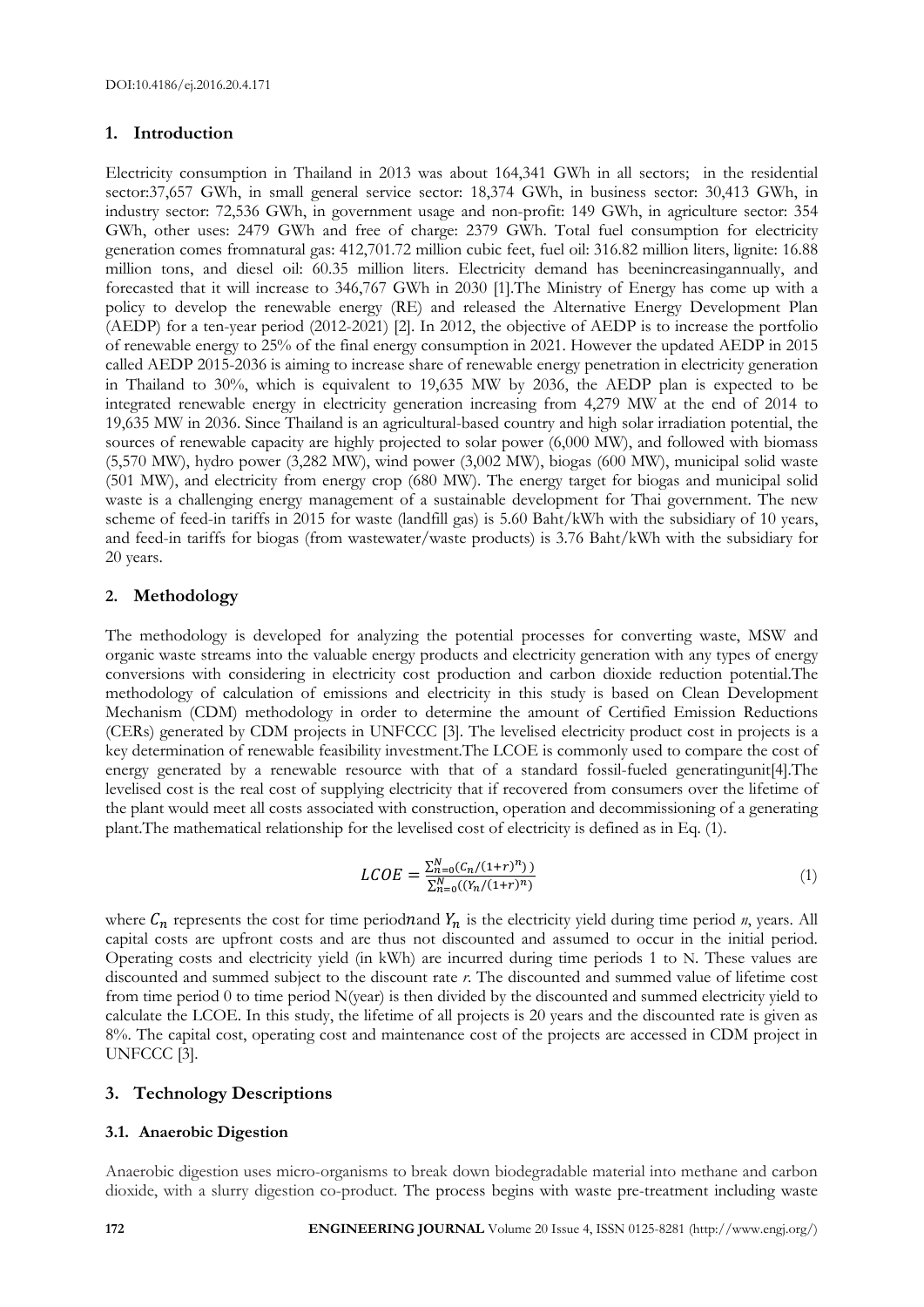sorting, size reduction and moisture content adjusting. These pre-treatment processes will affect process yield and biogas quality, which is generally effect onorganic wastes to energy technologies. The microbial reactions of anaerobic digestion include the hydrolysis of polysaccharides, proteins, and lipids into sugars and amino acids. The reaction can be accomplished in either batch or continuous systems, at either mesospheric condition (20 – 40 °C) or either thermophilic condition (50 – 65 °C). Biogas from anaerobic digestion can be cleaned and upgraded before use. Cleaning biogas process is to remove hydrogen sulfide, water, and particles; and the upgraded biogas process is to remove  $CO<sub>2</sub>$  [5].

#### **3.2. Fermentation**

Fermentation is a process which microorganisms propagate on a growth medium that with the results of production of CO<sub>2</sub> and alcohol and other carboxylates products (acids, esters, and salts). A common growth medium for fermentation is sugar which bacteria and yeast cells use to increase in numbersand produce these carboxylates products [6].

#### **3.3. Gasification**

Gasification is a process that converts waste into syngas. The syngas is a mixture of hydrogen, carbon monoxide via partial oxidation process. This process needs high temperatures between  $550 - 1600$   $\circ$ C depending on process design and operating parameters. The process called refuse derived fuel (RFD) is the most gasification process that is pretreated wasteby size reduction. Three types of equipment are applied in waste gasification: fixed-bed gasifiers, entrained-flow gasifiers, and fluidized-bed gasifiers [7].

#### **3.4. Incineration**

Incineration of waste is a mass burn technology, performing with a controlled combustion. Waste is placed on a grate that transverse the combustor with excess air supplying to typically combust up to 1,000 metric tonne a day. The air is controlled ranging between the highlevels and the low levels. The high level iswhich lower the burn temperatures and reaction rates, while the low level is which could allow hydrocarbons to exit unburned. The electricity and steam are generated by combustors [8].

#### **4. Organic Waste for Cases of Electricity Production in Thailand**

#### **4.1. Landfill Gas to Electricity**

Landfill gas (LFG) to electricityis aprocess that capturesgas and utilizes to generate electricity in the gas engine generators, in Fig. 1.



Fig. 1. Schematic diagram of electricity generation from landfill gas.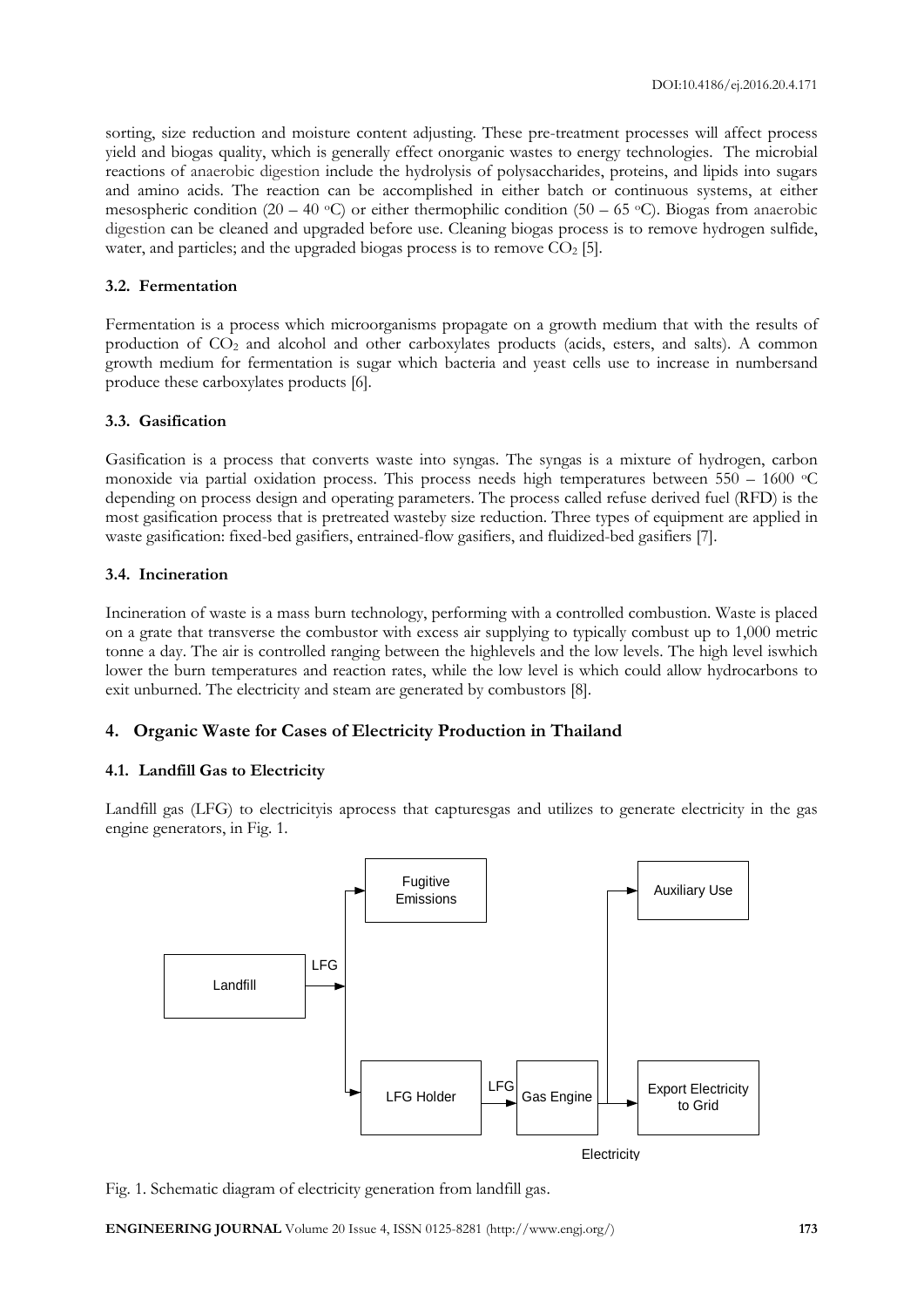The LFG will be channelled to a gas collecting vessel (balloon type) to be stored rather than flaring it. This will minimize the methane emission to the atmosphere and maximise carbon emission reduction. The project will reduce thecarbonemissions by utilizing the captured LFG that otherwise releases to the atmosphere and by displacing the grid electricity by electricity generated from the LFG. Detailed data in landfill gas are shown in Table 1.

| Item                   | Values | Unit          | Sources                |
|------------------------|--------|---------------|------------------------|
| Electricity capacity   | 3,000  | kW            | Data from manufacturer |
| Plant capacity factor  | 51     | $\frac{0}{0}$ | Calculation            |
| Electricity generation | 13,492 | MWh/yr        | Calculation            |
| Gas engine efficiency  | 40     | $\frac{0}{0}$ | Data from manufacturer |

Table 1. Detailed characteristics in landfill gas for electricity generation.

#### **4.2. Palm Oil Wastewater Biogas to Electricity**

The palm oil mill process uses to the generation of wastewater, in Fig. 2.



Fig. 2. Schematic diagram of electricity generation from wastewater.

The project activity involves introduction of a new wastewater treatment system, using a Completely Stirred Tank Reactor (CSTR) technology to treat wastewater from an existing crude palm oil extraction mill. Subsequently to the treatment of waste water in the CSTR, the water will run to the of the existing open lagoon system, which will serve as post treatment and water reservoir. The CSTR system will hence enable capturing and utilisation of methane, which otherwise would be emitted directly in to the atmosphere.The captured methane (from biogas) will be fuelled to gas engines that run generators that produce electricity. The gross installed capacity of the gas engine generator of 1,000 kW. The project activity will primarily help to reduce the amount of methane released into the atmosphere,which otherwise would be emitted from the open lagoon system. Technical data in palm oil power plantare shown in Table 2.

Table 2. Detailed characteristics in palm oil power plant.

| Item                 | Values   | Unit                       | Sources                     |
|----------------------|----------|----------------------------|-----------------------------|
| Volume of wastewater | 259      | $m^3$ /day                 | Data from the project owner |
| Operating day        | 300      | $\frac{days}{year}$        | Data from the project owner |
| COD of wastewater    | 0.076811 | $T \text{on} / \text{m}^3$ | Data from the project owner |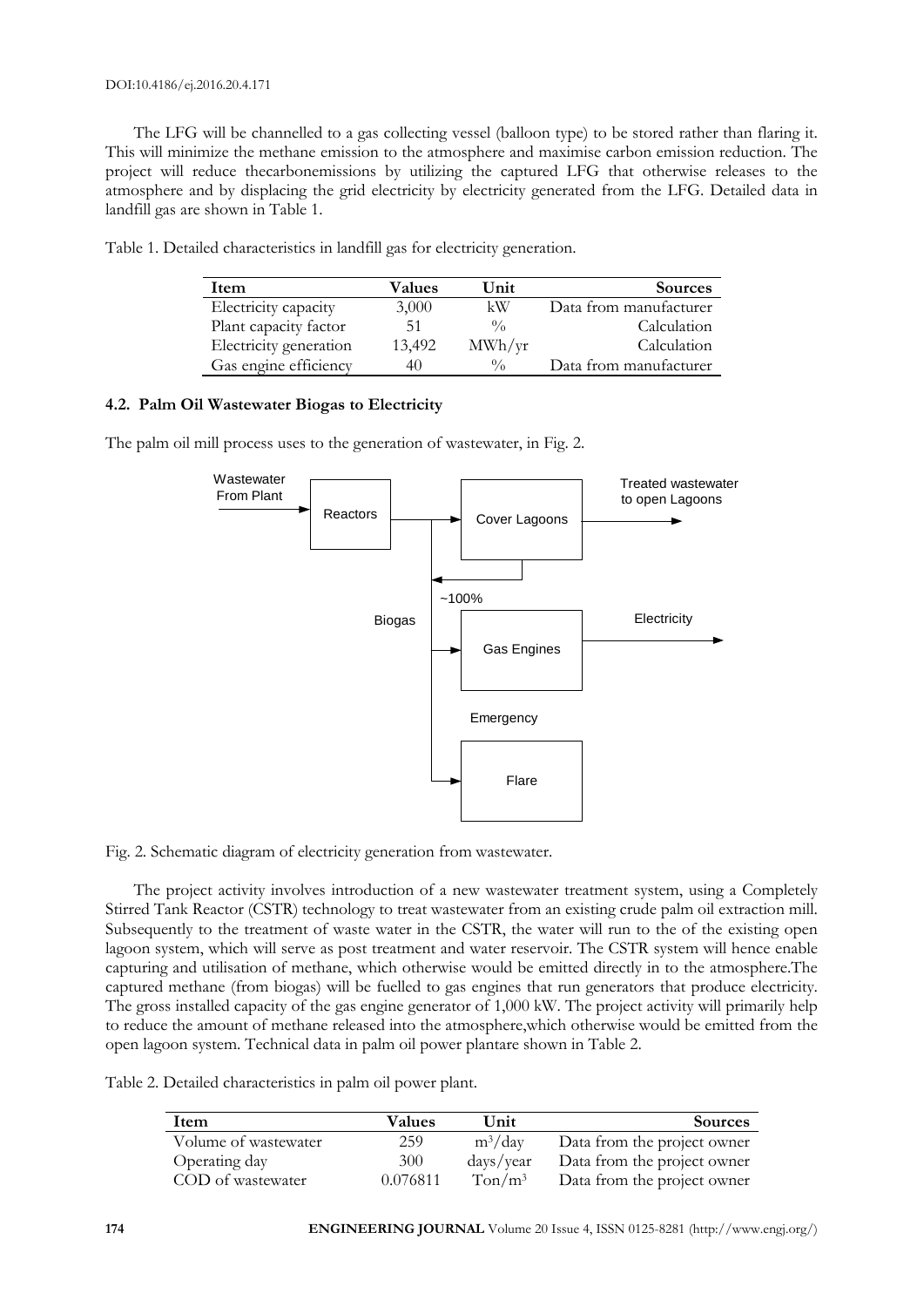| Electricity capacity        | 1,000 | kW                     | Data from manufacturer                                        |
|-----------------------------|-------|------------------------|---------------------------------------------------------------|
| Electricity generation      | 2,999 | $\text{MWh}/\text{yr}$ | Calculation                                                   |
| Electricity generation rate | 2.08  | $kWh/m^3$              | Data from manufacturer<br>at $60\%$ CH <sub>4</sub> in biogas |
| Electricity efficiency      | 40    | $\frac{0}{0}$          | Data from manufacturer                                        |

#### **4.3. Cassava Wastewater Biogas to Electricity**

Wastewater exiting in the tapioca starch production facility first passes through a pre-treatment pond, which reduces the wastewater acidity to render it, is suitable for processing in the Up flow Anaerobic Sludge Blanket (UASB) system, an anaerobic bioreactor technology.The utilization of this advanced technology, the project will be able to achieve 90% removal of COD, significantly reducing the COD load to the open lagoons. While wastewater comes in contact with the granules, anaerobic decomposition of the organic material contained in the wastewater takes place, resulting in the generation of methane-rich biogas. Detailed data in cassava power plant are shown in Table 3.

| Item                   | Values | Unit          | <b>Sources</b>              |
|------------------------|--------|---------------|-----------------------------|
| Volume of wastewater   | 9,000  | $m^3$ /day    | Data from the project owner |
| Operating day          | 300    | days/year     | Data from the project owner |
| COD of the wastewater  | 12,000 | mg/liter      | Data from the project owner |
| Electricity capacity   | 4,800  | kW            | Data from manufacturer      |
| Electricity generation | 13,705 | MWh/yr        | Calculation                 |
| Electricity efficiency | 40     | $\frac{0}{0}$ | Data from manufacturer      |

Table 3. Detailed characteristics in cassava power plant.

#### **4.4. Swine Farm Wastewater Biogas to Electricity**

With a current swine rearing capacity of 70,000 fattening swine, this project applies the high-rate anaerobic wastewater treatment reactors used in the project, based on the high suspended solids Up flow Anaerobic Sludge Blanket (H-UASB) system.This system allows the majority of enzymatic breakdown of the solids fraction to occur in isolation from the other main steps of the anaerobic digestion process.Biogas from the H-UASB treatment plants is captured and stored in digester tank, then there is piped to the 480 kW biogas electricity generation sets. The electrical power will be replaced that was previously bought-in from the Thai electricity grid. And consequently from setting the system, any excess electricity will be exported to the national grid.This project leads to a reduction in anthropogenic GHG emissionsthat estimated GHG emissions of 23,556 tonnes carbon dioxide equivalent per year. Detailed data in swine farm are shown in Table 4.

|  | Table 4. Detailed characteristics in swine farm. |  |  |
|--|--------------------------------------------------|--|--|
|  |                                                  |  |  |

| Item                        | Values    | Unit                   | <b>Sources</b>              |
|-----------------------------|-----------|------------------------|-----------------------------|
| Swine population            | 70,000    | heads                  | Data from the project owner |
| Biogas generation           | 2,735,815 | $m^3$ /year            | Data from the project owner |
| Daily energy intake         | 26.2      | MJ/head                | Data from the project owner |
| Annual methane capture      | 1,191     | Ton/year               | Data from the project owner |
| Methane density             | 0.67      | $\text{kg}/\text{m}^3$ | Data from the project owner |
| Methane content             | 65        | $\frac{0}{0}$          | Data from the project owner |
| Daily biogas off take       | 7,495     | $m^3$ /day             | Calculation                 |
| Electricity capacity        | 480       | kW                     | Data from manufacturer      |
| Electricity generation      | 2,736     | MWh/yr                 | Calculation                 |
| Electricity generation rate | 1.00      | $kWh/m^3$              | Calculation                 |
| Electricity efficiency      | 40        | $\frac{0}{0}$          | Data from manufacturer      |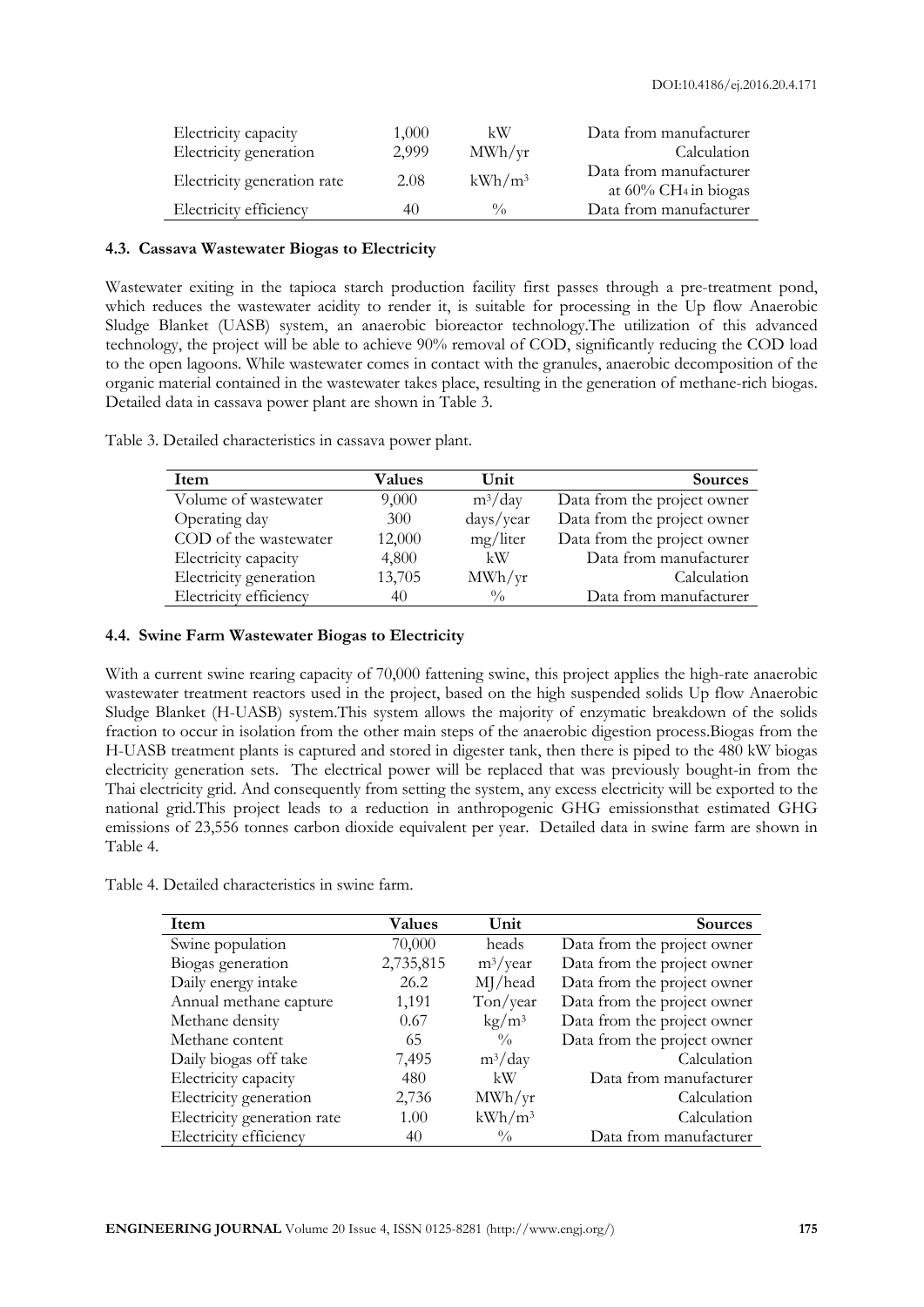#### **5. Results and Discussion**

In this study the electricity generation from wastewater from palm oil plant, cassava plant, swine farm and from landfill gas was investigated. The results show that: i)the landfill gas with gas engine capacity of 3000 kW can generate 13,492 MWh of electricity per year at electricity product cost of 0.115 \$/kWh, resulting in  $CO<sub>2</sub>$  reduction of 60,532 ton per year, ii) the palm oil plant with gas engine capacity of 1000 kW can generate 2,999 MWh of electricity per year at electricity production cost of 0.103 \$/kWh, resulting in CO<sub>2</sub> reduction of 11,109 ton per year, iii) the cassava plant with gas engine capacity of 4,800 kW can generate 13,705 MWh of electricity per year at electricity production cost of 0.105  $\frac{1}{8}$ /kWh, resulting in CO<sub>2</sub> reduction of 93,854 ton per year, and iv) the swine farm with gas engine capacity of 480 kW can generate 2,736 MWh of electricity per year at electricity production cost of 0.097  $\frac{8}{k}$ Wh, resulting in CO<sub>2</sub> reduction of 23,500 ton per year. Electricity generation from different sources is shown in Table 5.

Table 5. Summation of electricity generation from different organic waste sources.

| Item                                             | Landfill | Palm Oil Plant | Cassava Plant | <b>Swine Farm</b> |
|--------------------------------------------------|----------|----------------|---------------|-------------------|
| Gas engine capacity (kW)                         | 3,000    | 1,000          | 4,800         | 480               |
| Electricity generation $(MWh/yr)$ )              | 13,492   | 2,999          | 13,705        | 2,736             |
| Electricity efficiency $(^{0}_{0})$              | 40       | 38             | 38            | 40                |
| Levelized electricity cost $(\frac{1}{2} / kWh)$ | 0.115    | 0.103          | 0.105         | 0.097             |
| $CO2$ reduction potential (ton/yr)               | 60,532   | 11.109         | 93,854        | 23,500            |

Normalized CO<sub>2</sub> reduction potential is shown in Fig. 3. The electricity generated from wastewater, its cost in cassava plant is the highest when compared to the palm oil plant, and swine farm because it uses the expensive technology with the type of up-flow anaerobic sludge blanket (UASB) system, an anaerobic bioreactor technology developed originally in Europe. Howeverthe project does not operate withits maximum capacity in the first phase. The electricity cost in other study, such as case of Ghana with the results showed that the cost of incineration plant with energy recovery is the most sensitive to discount variations with almost \$0.200/kWh power at 15% discount while that of landfill power plantwith already existing engineered landfill site emerged the least sensitive with \$0.046/kWh electricity generated at the same rate [9].



Fig. 3. Carbon dioxide reduction potential of electricity generation from organic waste in Thailand.

#### **6. Renewable Investment Incentives**

The most desirable and common supporting policy to renewable energy is the feed-in tariffs mechanism that sets the obligation to the utility to purchase the electricity produced RE from the areas of operation. In Thailand, the development of Thailand's adder programis initiated since 2007. The adder, or premium price